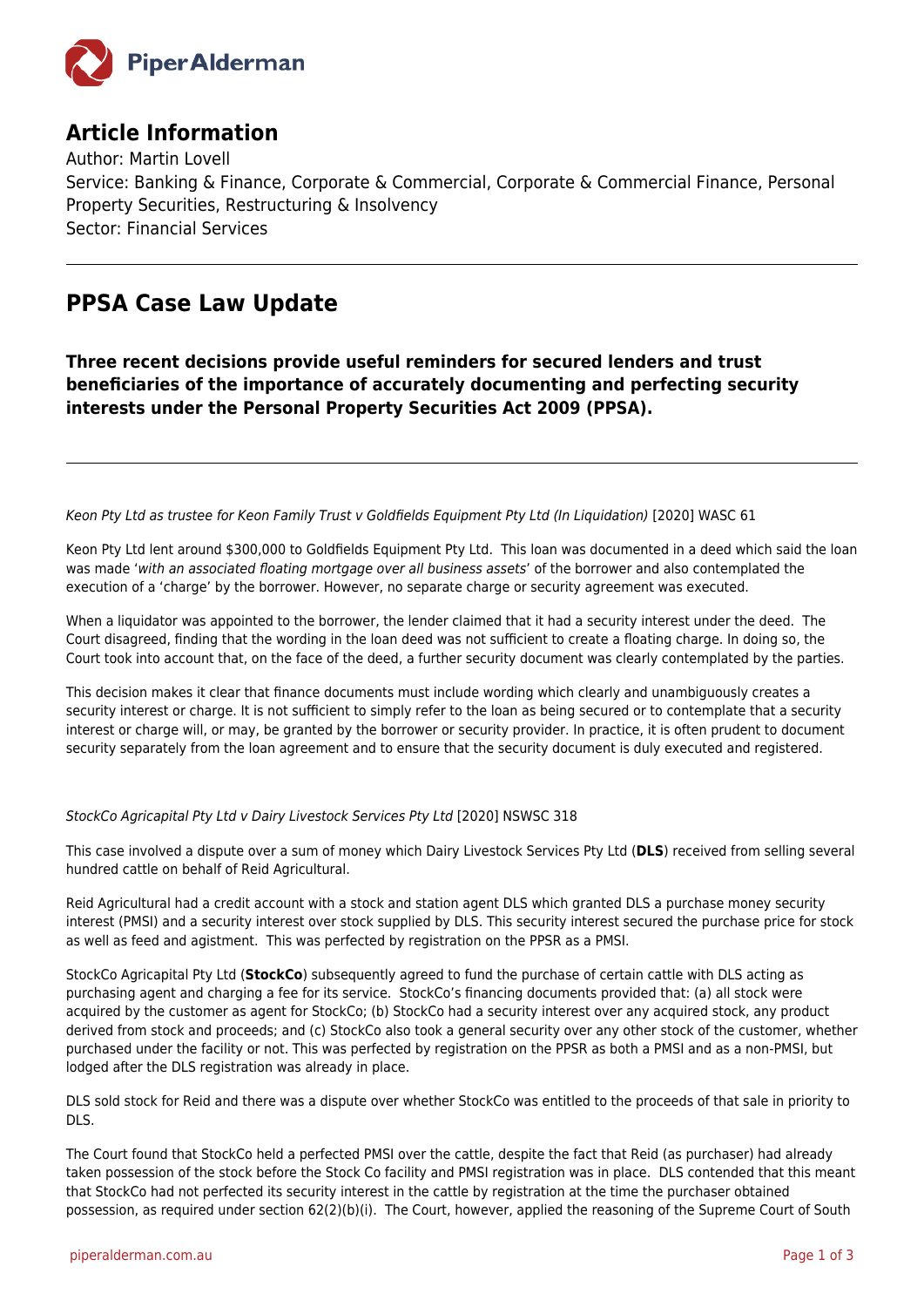

Australia – Full Court in Samwise Holdings Pty Ltd v Allied Distribution Finance Pty Ltd (2018) 131 SASR 506, restating the principle that the "possession" referred to in section 62(2)(b)(i) of the PPSA is possession as grantor of the security interest. Prior possession in another capacity does not count. The purchaser only obtained possession of the cattle, for the purposes of section 62(2)(b)(i), when the stock became subject to the security interest under the agreement between it and StockCo.

DLS had already been reimbursed for the purchase price of the initial stock out of the funds advanced by StockCo and the other amounts for feed and agistment covered by the DLS security interest did not have PMSI priority. Accordingly, StockCo's PMSI had priority over DLS's non-PMSI security interest.

This is the first case in Australia to consider and uphold the view in Samwise Holdings that "possession" for the purposes of  $62(2)(b)(i)$  needs to be interpreted as possession as a grantor of a security interest, not possession simpliciter.

### Dalian Huarui Heavy Industry International Company Ltd v Clyde & Co Australia [2020] WASC 132

This case concerned the fate of \$27m held in a solicitor's trust account as security for a claim being arbitrated in Singapore and considered the status of those trust arrangements under the PPSA.

Dalian Huarui Heavy Industry International Company Ltd (**Dalian**) and Duro Felguera Australia Pty Ltd (**Duro**) were involved in a contractual dispute in relation to an iron ore project in Western Australia with Dalian claiming payment for various goods supplied and delivered as a subcontractor to Duro. The dispute was the subject of arbitration in Singapore and a sum of \$27m had been deposited by Duro into an Australian trust account held by its solicitors, Clyde & Co Australia (**Clyde & Co**) to provide some assurance of available funds if Dalian's claim was ultimately successful. The parties entered into a trust agreement setting out the terms on which the \$27 million could be dealt with or paid to Dalian, including in accordance with a direction of the tribunal (**Trust Agreement**).

Dalian was successful in obtaining an award from the tribunal and claimed that the \$27m should be transferred to it by Clyde & Co. However, Duro subsequently entered voluntary administration and the administrators' lawyers requested that the funds not be distributed until the administration had been finalised.

As part of the judgement, Kenneth Martin I had to consider the nature of the trust arrangements and whether they gave rise to a security interest under the PPSA. It was held that the arrangements for security initially conferred on Dalian an equitable interest in the trust amount by way of security in the form of an equitable charge or lien. While Dalian's interest was at first contingent on it winning its case against Duro, it was then "perfected to fully vest unconditionally" under the terms on the Trust Agreement on the tribunal's issue of an order directing Clyde & Co to immediately release the trust amount to Dalian's lawyers.

The Court held that the transactions under the Trust Agreement gave rise to a security interest under s12(1) of the PPSA with Duro, as grantor, creating a security interest in favour of Dalian over the trust amount held in Australia by Clyde & Co. Because the funds were held under a consensual arrangement in connection with the arbitration the Court held that it was not excluded by virtue of section 8.1(c) of the PPSA.

Dalian never registered this security interest on the PPSR and consequently there was an argument that it was unperfected and subject to the vesting rule under s267 of the PPSA at the time that Duro went into administration on 28 February 2020.

However, applying the extended definition of "possession", by reference to section 24(2) of the PPSA, the Court considered that the trustee (i.e. Clyde & Co) held the funds on behalf of Dalian and that the security interest was therefore perfected under the PPSA by possession by Clyde & Co holding the funds for Dalian absolutely. This is despite the fact that the collateral was intangible property which is not generally subject to perfection by 'possession' and that at the time of the administration Duro did not have any continuing interest in the funds.

This decision suggests that a party with a right to funds held under an escrow or trust arrangement has a security interest under the PPSA which needs to be perfected against the party who retains the residual beneficial interest (not against the trustee or escrow agent itself). It also suggests that once a party becomes absolutely entitled to payment of funds held in escrow, that security interest may be treated as perfected by possession for the purposes of the PPSA, notwithstanding that the funds are intangible property and still held by the trustee or escrow agent.

We anticipate that this decision will be subject to considerable debate.

### **Key Takeaways**

The decision in Keon Pty Ltd as trustee for Keon Family Trust v Goldfields Equipment Pty Ltd (In Liquidation) [2020] WASC 61 highlights the risks of entering into a secured loan agreement without a separate security deed or clear charging clause.